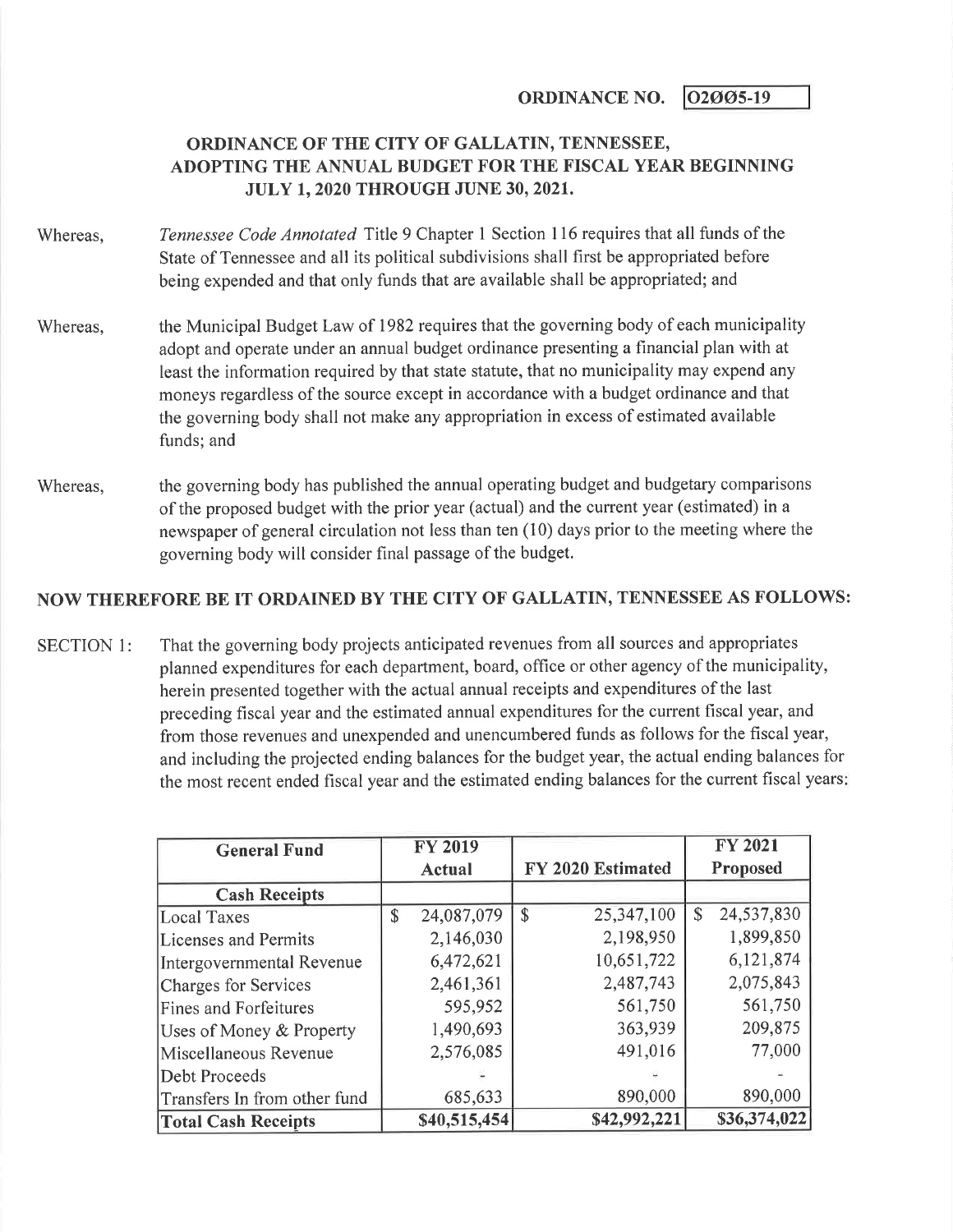| <b>Appropriations</b>              |              |            |                   |                         |               |
|------------------------------------|--------------|------------|-------------------|-------------------------|---------------|
| <b>City Administration</b>         | \$           | 894,742    | \$<br>3,090,120   |                         | 1,019,944     |
| Finance                            |              | 561,397    | 702,754           |                         | 707,873       |
| City Recorder                      |              | 418,967    | 510,222           |                         | 519,311       |
| Insurances                         |              | 915,439    | 1,379,000         |                         | 845,000       |
| City Attorney                      |              | 443,870    | 529,517           |                         | 527,878       |
| <b>Information Technology</b>      |              | 1,314,394  | 1,634,808         |                         | 1,624,691     |
| <b>Human Resources</b>             |              | 269,591    | 298,789           |                         | 371,042       |
| Engineering                        |              | 3,342,647  | 6,683,197         |                         | 2,423,683     |
| <b>Planning Commission</b>         |              | 18,211     | 34,659            |                         | 29,714        |
| Planning                           |              | 466,583    | 723,397           |                         | 875,107       |
| Government Buildings               |              | 490,468    | 721,606           |                         | 455,381       |
| Codes                              |              | 1,362,283  | 1,496,097         |                         | 1,326,828     |
| Police Department                  |              | 8,613,914  | 9,585,051         |                         | 9,595,913     |
| A.C.E.S. Program                   |              | 97,593     | 110,000           |                         | 110,000       |
| <b>Fire Department</b>             |              | 7,097,990  | 8,330,714         |                         | 7,844,340     |
| Public Works Administration        |              | 474,778    | 500,803           |                         | 353,696       |
| <b>Street Maintenance</b>          |              | 1,718,953  | 1,661,345         |                         | 1,491,911     |
| <b>Street Lighting and Signals</b> |              |            | 438,764           |                         | 480,591       |
| Vehicle Maintenance                |              | 617,786    | 702,057           |                         | 623,394       |
| <b>Community Enhancement</b>       |              | 150,000    | 171,800           |                         | 236,000       |
| <b>Community Services</b>          |              | 98,925     | 119,925           |                         | 28,925        |
| Civic Center                       |              | 1,420,439  | 1,905,954         |                         | 1,561,349     |
| Golf Course                        |              | 858,913    | 1,132,984         |                         | 914,433       |
| Parks                              |              | 2,031,733  | 3,845,270         |                         | 1,776,850     |
| Economic Development               |              | 718,402    | 434,399           |                         | 383,486       |
| Economic Dev Utility               |              | 39,746     | 474,457           |                         | 75,000        |
| Tourism                            |              | 118,268    | 150,000           |                         | 25,000        |
| <b>Bond Expenses</b>               |              | 2,603,775  | 2,094,335         |                         | 2,080,135     |
| <b>Operating Transfers</b>         |              | 765,863    |                   |                         |               |
| <b>Total Appropriations</b>        | \$           | 37,925,668 | \$<br>49,462,025  | $\overline{\mathbb{S}}$ | 38,307,475    |
| <b>Change in Cash (Rec-Exp)</b>    | $\mathbb{S}$ | 2,589,786  | \$<br>(6,469,804) | \$                      | (1, 933, 453) |
| <b>Beginning Cash Balance</b>      | \$           | 15,042,273 | \$<br>17,632,059  | \$                      | 11,162,254    |
| <b>Ending Cash Balance 6/30</b>    | \$           | 17,632,059 | \$<br>11,162,254  | \$                      | 9,228,801     |
| Ending Cash as %                   |              | 46%        | 23%               |                         | 24%           |

| <b>Special Revenue Fund</b>  | <b>FY 2019</b> |                        | <b>FY 2021</b> |  |
|------------------------------|----------------|------------------------|----------------|--|
|                              | Actual         | FY 2020 Estimated      | Proposed       |  |
| <b>Cash Receipts</b>         |                |                        |                |  |
| <b>Fines and Forfeitures</b> | \$3,450        | \$5,000                | \$5,000        |  |
| Donations                    | 23,954         | 20,000                 | 20,000         |  |
| <b>Total Cash Receipts</b>   | \$27,404       | \$25,000               | \$25,000       |  |
| Appropriations               |                |                        |                |  |
| Office Supplies              | \$<br>1,586    | 5,000<br>$\mathcal{S}$ | 5,000          |  |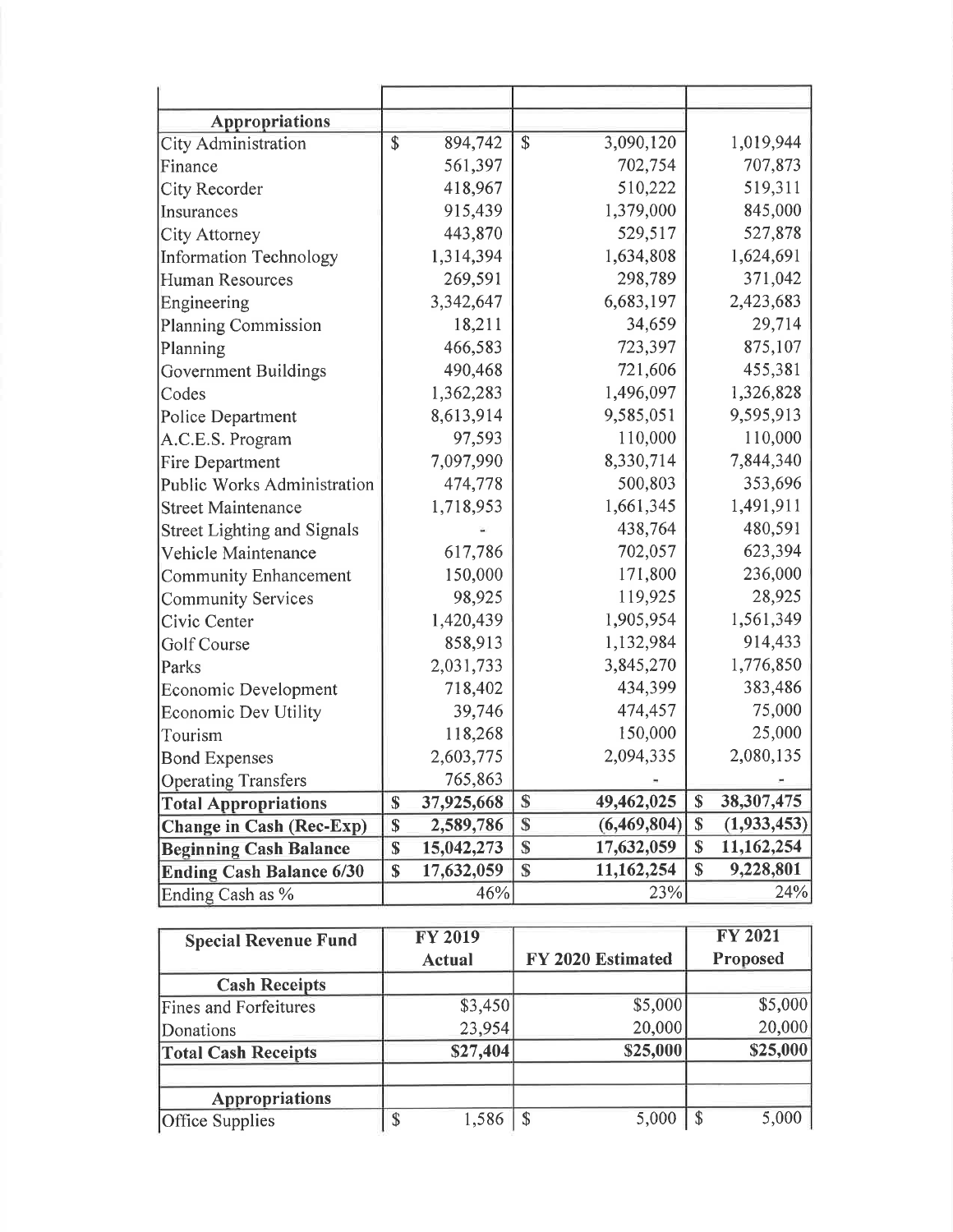| Grants & Donations              |   | 30,203    | 20,000    | 20,000    |
|---------------------------------|---|-----------|-----------|-----------|
| <b>Total Appropriations</b>     |   | 31,789    | 25,000    | 25,000    |
| Change in Cash (Rec-Exp)        | ⊕ | (4,385)   |           |           |
| <b>Beginning Cash Balance</b>   | 關 | 2,667,402 | 2,663,017 | 2,663,017 |
| <b>Ending Cash Balance 6/30</b> | S | 2,663,017 | 2,663,017 | 2,663,017 |
| Ending Cash as %                |   | 8377%     | 10652%    | 10652%    |

| <b>Stormwater Fund</b>           |               | <b>FY 2019</b> |                       |               | <b>FY 2021</b> |
|----------------------------------|---------------|----------------|-----------------------|---------------|----------------|
|                                  |               | <b>Actual</b>  | FY 2020 Estimated     |               | Proposed       |
| <b>Cash Receipts</b>             |               |                |                       |               |                |
| Stormwater Utility Fee           |               | \$887,109      | \$1,775,000           |               | \$1,825,000    |
| Miscellaneous Revenue            |               | 350,000        |                       |               |                |
| <b>Total Cash Receipts</b>       |               | \$1,237,109    | \$1,775,000           |               | \$1,825,000    |
|                                  |               |                |                       |               |                |
| Appropriations                   |               |                |                       |               |                |
| <b>Stormwater Maintenance</b>    | $\mathcal{S}$ | 694,401        | \$<br>870,911         | $\mathcal{S}$ | 786,146        |
| <b>Stormwater Administration</b> | \$            | 459,008        | 952,279               |               | 967,829        |
| <b>Total Appropriations</b>      | \$            | 1,153,409      | 1,823,190<br>\$       | S             | 1,753,975      |
| <b>Change in Cash (Rec-Exp)</b>  | $\mathbf S$   | 83,700         | (48, 190)<br>\$       | S             | 71,025         |
| <b>Beginning Cash Balance</b>    | $\mathbf S$   |                | 83,700<br>$\mathbf S$ | $\mathbf S$   | 35,510         |
| <b>Ending Cash Balance 6/30</b>  | $\mathbf S$   | 83,700         | $\mathbf S$<br>35,510 | $\mathbf S$   | 106,535        |
| Ending Cash as %                 |               |                | 2%                    |               | 6%             |

| <b>IDB/HEHFB Fund</b>           |              | <b>FY 2019</b> |              |                   |              | <b>FY 2021</b> |
|---------------------------------|--------------|----------------|--------------|-------------------|--------------|----------------|
|                                 |              | <b>Actual</b>  |              | FY 2020 Estimated |              | Proposed       |
| <b>Cash Receipts</b>            |              |                |              |                   |              |                |
| Payment in Lieu                 |              | \$0            |              | \$265,024         |              | \$265,025      |
| <b>Application Fees</b>         |              |                |              | 1,500             |              | 1,500          |
| <b>Total Cash Receipts</b>      |              | \$0            |              | \$266,524         |              | \$266,525      |
|                                 |              |                |              |                   |              |                |
| <b>Appropriations</b>           |              |                |              |                   |              |                |
| <b>IDB</b>                      | $\mathbb{S}$ |                |              | 238,673.00        |              | 44,970.00      |
| <b>HEHFB</b>                    |              |                |              | 187,451.00        |              | 160,290.00     |
| <b>Total Appropriations</b>     | S            |                | S            | 426,124           | S            | 205,260        |
| Change in Cash (Rec-Exp)        | $\mathbf S$  |                | S            | (159,600)         | $\mathbb{S}$ | 61,265         |
| <b>Beginning Cash Balance</b>   | $\mathbf S$  | 268,114        | $\mathbb{S}$ | 268,114           | $\mathbf S$  | 108,514        |
| <b>Ending Cash Balance 6/30</b> | \$           | 268,114        | \$           | 108,514           | S            | 169,779        |
| Ending Cash as %                |              |                |              | 25%               |              | 83%            |

| <b>Environmental Serv Fund</b> | <b>FY 2019</b> |                   | <b>FY 2021</b> |
|--------------------------------|----------------|-------------------|----------------|
|                                | <b>Actual</b>  | FY 2020 Estimated | Proposed       |
| <b>Cash Receipts</b>           |                |                   |                |
| <b>Residential Collection</b>  | 2,091,843      | 2,060,000         | 2,060,000      |
| Other Revenue                  | 280            |                   |                |
| Sale of Supplies               | 57,924         | 60,000            | 60,000         |
| Debt Proceeds                  |                |                   |                |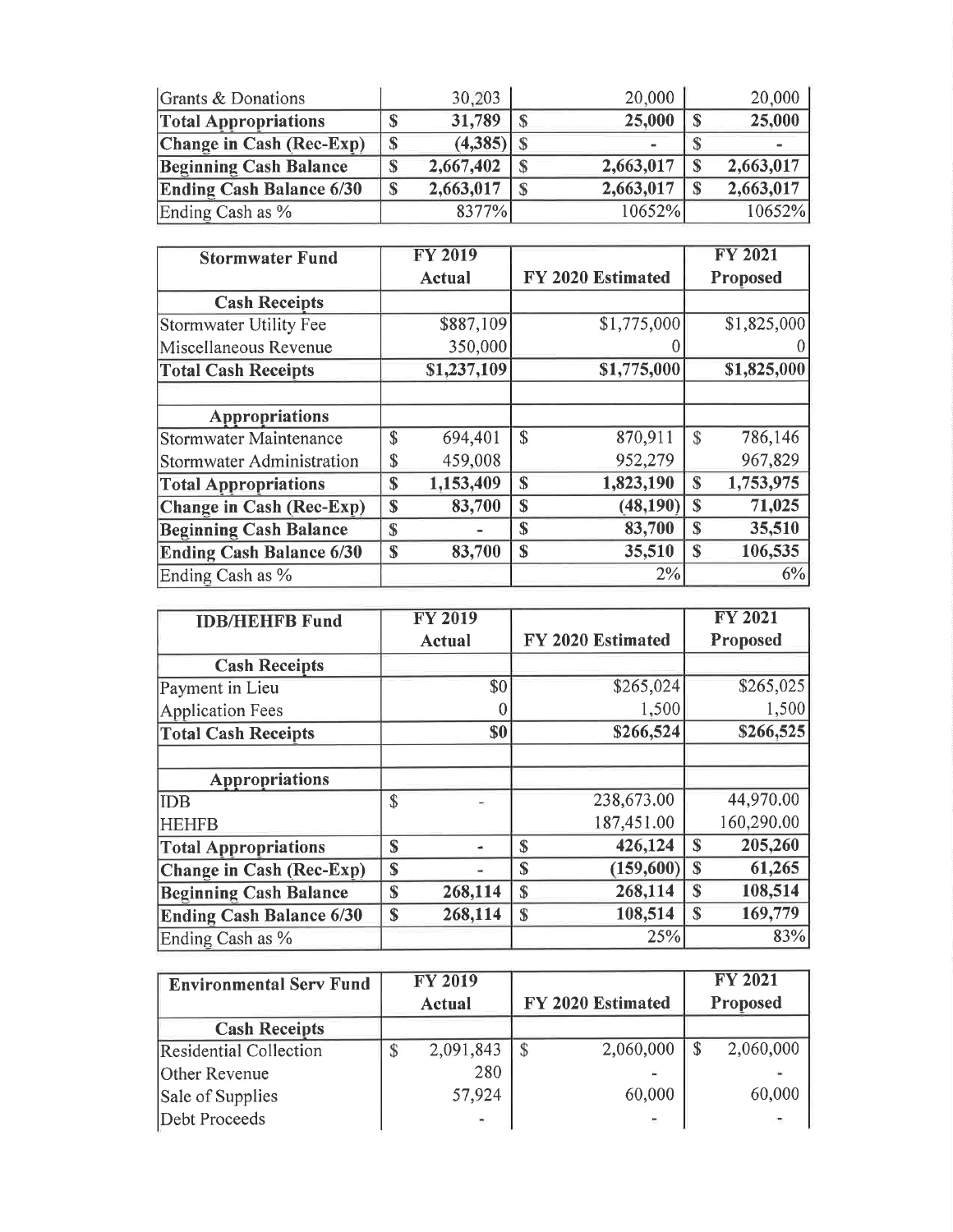| Transfer fr General Fund      |             | Ξ           |             |             |   |             |
|-------------------------------|-------------|-------------|-------------|-------------|---|-------------|
| <b>Total Cash Receipts</b>    |             | \$2,150,047 |             | \$2,120,000 |   | \$2,120,000 |
| <b>Appropriations</b>         |             |             |             |             |   |             |
| Enviro Serv Administration    | $\mathbf S$ | 100,223     |             | 115,000     |   | 115,000     |
| <b>Waste Collection</b>       |             | 2,131,289   |             | 2,209,079   |   | 2,024,654   |
| Debt Service                  |             |             |             |             |   |             |
| <b>Total Appropriations</b>   | \$          | 2,231,512   | S           | 2,324,079   | S | 2,139,654   |
| Change in Cash (Rec-Exp)      | \$          | (81, 465)   | $\mathbf S$ | (204, 079)  | S | (19, 654)   |
| <b>Beginning Cash Balance</b> | S           | 856,782     | \$          | 775,317     | S | 571,238     |
| Ending Cash Balance 6/30      | S           | 775,317     | $\mathbf S$ | 571,238     | S | 551,584     |
| Ending Cash as %              |             | 35%         |             | 25%         |   | 26%         |

| <b>Drug Fund</b>                | <b>FY 2019</b>         |           |                    |                   | <b>FY 2021</b> |            |  |
|---------------------------------|------------------------|-----------|--------------------|-------------------|----------------|------------|--|
|                                 | Actual                 |           |                    | FY 2020 Estimated | Proposed       |            |  |
| <b>Cash Receipts</b>            |                        |           |                    |                   |                |            |  |
| Federal DOJ Equitable Share     | $\mathbf{\mathcal{S}}$ | 3,651     | $\mathbf{\hat{z}}$ | 18,000            | $\mathcal{S}$  | 18,000     |  |
| Drug Fines                      |                        | 134,185   |                    | 90,000            |                | 90,000     |  |
| Other Revenue                   |                        | 15,265    |                    |                   |                |            |  |
| <b>Total Cash Receipts</b>      |                        | \$153,101 |                    | \$108,000         |                | \$108,000  |  |
|                                 |                        |           |                    |                   |                |            |  |
| <b>Appropriations</b>           |                        |           |                    |                   |                |            |  |
| Drug Investigation/ Control     | \$                     | 90,558    |                    | 108,000.00        |                | 108,000.00 |  |
| <b>Total Appropriations</b>     | $\mathbf S$            | 90,558    | S                  | 108,000           | S              | 108,000    |  |
| Change in Cash (Rec-Exp)        | \$                     | 62,543    | \$                 |                   | $\mathbf S$    |            |  |
| <b>Beginning Cash Balance</b>   | $\mathbf S$            | 17,431    | $\mathbf S$        | 79,974            | \$             | 79,974     |  |
| <b>Ending Cash Balance 6/30</b> | $\mathbf S$            | 79,974    | $\mathbf S$        | 79,974            | $\mathbf S$    | 79,974     |  |
| Ending Cash as %                |                        | 88%       |                    | 74%               |                | 74%        |  |

| <b>Water and Sewer Fund</b>      | <b>FY 2019</b>  |               |                   |             | <b>FY 2021</b> |
|----------------------------------|-----------------|---------------|-------------------|-------------|----------------|
|                                  | Actual          |               | FY 2020 Estimated |             | Proposed       |
| <b>Cash Receipts</b>             |                 |               |                   |             |                |
| <b>Water Sales</b>               | \$<br>8,701,253 | $\mathbf S$   | 9,418,500         | \$          | 9,700,000      |
| <b>Sewer Fees</b>                | 6,039,817       |               | 5,900,000         |             | 6,350,000      |
| Tap Fees                         | 741,302         |               | 550,000           |             | 550,000        |
| Donations                        | 3,260,887       |               |                   |             |                |
| Miscellaneous                    | 639,737         |               | 621,750           |             | 636,750        |
| Debt Proceeds                    |                 |               |                   |             |                |
| <b>Total Cash Receipts</b>       | \$19,382,995    |               | \$16,490,250      |             | \$17,236,750   |
|                                  |                 |               |                   |             |                |
| Appropriations                   |                 |               |                   |             |                |
| <b>Administrative Department</b> | \$<br>4,859,973 | $\mathcal{S}$ | 1,879,441         | $\mathbf S$ | 1,245,949      |
| Water Department                 | 5,063,513       |               | 6,488,532         |             | 4,396,356      |
| <b>Sewer Department</b>          | 4,389,138       |               | 8,363,654         |             | 4,019,936      |
| Depreciation Expense             | 3,476,547       |               | 3,428,184         |             | 3,428,184      |
| Debt Service                     | 1,241,464       |               | 3,045,261         |             | 3,036,436      |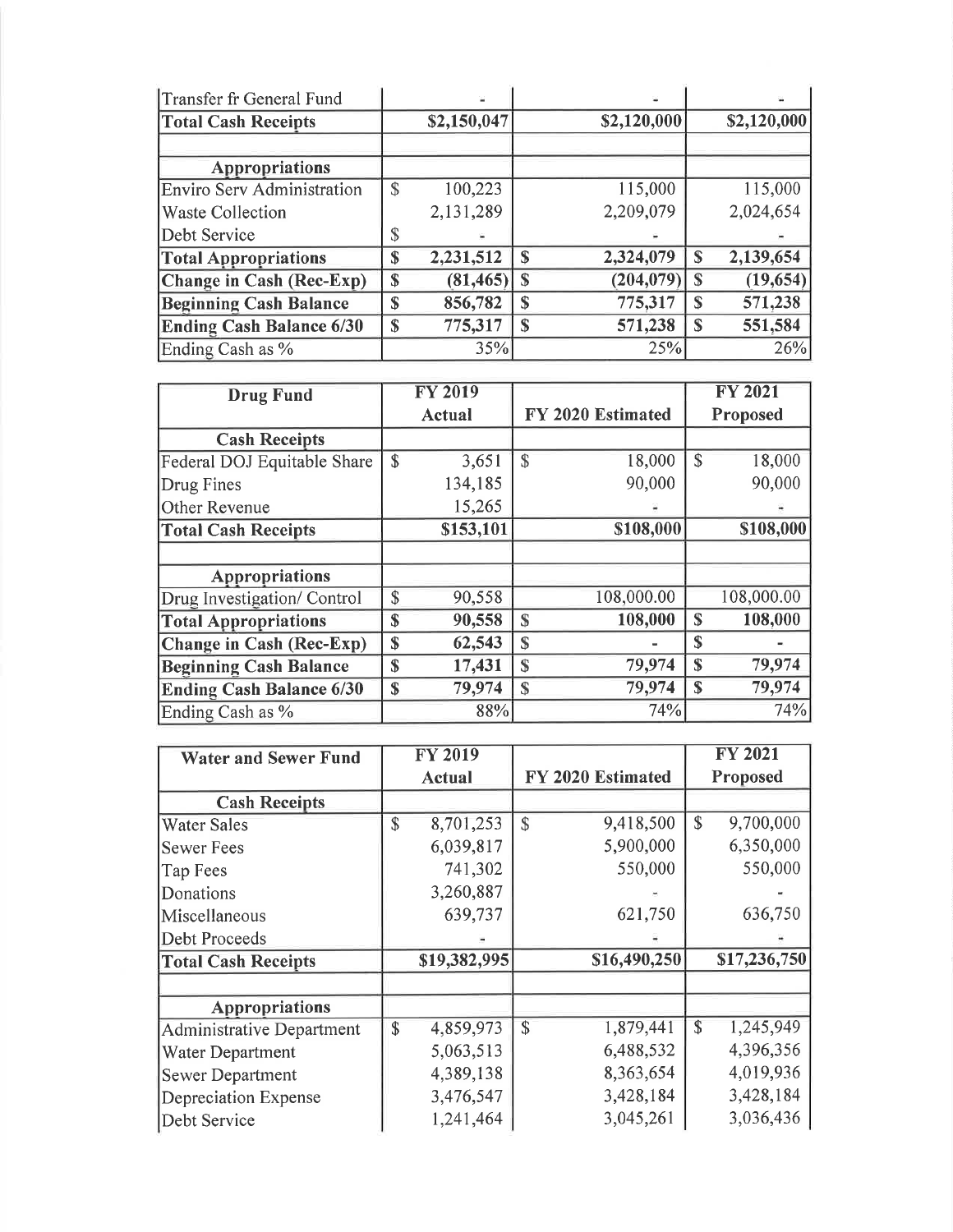| Transfers Out - In Lieu         | 437,702    |              | 559,612          | 559,612    |
|---------------------------------|------------|--------------|------------------|------------|
| <b>Total Appropriations</b>     | 19,468,338 |              | 23,764,684       | 16,686,473 |
| Change in Cash (Rec-Exp)        | (85, 343)  |              | $(7,274,434)$ \$ | 550,277    |
| <b>Beginning Cash Balance</b>   | 19,868,397 |              | 19,783,054       | 12,508,620 |
| <b>Ending Cash Balance 6/30</b> | 19,783,054 | $\mathbf{s}$ | 12,508,620       | 13,058,897 |
| Ending Cash as %                | 102%       |              | 53%              | 78%        |

| <b>Gas Fund</b>                 |              | <b>FY 2019</b> |                             |             | <b>FY 2021</b> |
|---------------------------------|--------------|----------------|-----------------------------|-------------|----------------|
|                                 |              | <b>Actual</b>  | FY 2020 Estimated           |             | Proposed       |
| <b>Cash Receipts</b>            |              |                |                             |             |                |
| <b>Gas Sales</b>                | $\mathbb{S}$ | 15,781,064     | \$<br>15,525,000            | \$          | 16,250,000     |
| Miscellaneous                   |              | 494,795        | 546,000                     |             | 546,000        |
| Debt Proceeds                   |              |                |                             |             |                |
| <b>Total Cash Receipts</b>      |              | \$16,275,859   | \$16,071,000                |             | \$16,796,000   |
|                                 |              |                |                             |             |                |
| <b>Appropriations</b>           |              |                |                             |             |                |
| Administrative Department       | \$           | 455,936        | \$<br>543,837               | \$          | 542,995        |
| Purchased Gas                   |              | 9,977,372      | 11,000,000                  |             | 10,000,000     |
| <b>Gas Department</b>           |              | 5,060,311      | 4,749,227                   |             | 2,459,500      |
| Depreciation Expense            |              | 1,126,668      | 900,000                     |             | 900,000        |
| Debt Service                    |              | 107,308        | 390,266                     |             | 390,788        |
| Transfers Out - In Lieu         |              | 337,931        | 302,664                     |             | 302,664        |
| <b>Total Appropriations</b>     | $\mathbb{S}$ | 17,065,526     | 17,885,994<br>$\mathbf S$   | $\mathbf S$ | 14,595,947     |
| <b>Change in Cash (Rec-Exp)</b> | $\mathbf S$  | (789, 667)     | (1,814,994)<br>$\mathbb{S}$ | \$          | 2,200,053      |
| <b>Beginning Cash Balance</b>   | $\mathbf S$  | 8,466,392      | \$<br>7,676,725             | \$          | 5,861,731      |
| <b>Ending Cash Balance 6/30</b> | $\mathbf{s}$ | 7,676,725      | 5,861,731<br>\$             | S           | 8,061,784      |
| Ending Cash as %                |              | 45%            | 33%                         |             | 55%            |

SECTION 2. At the end of the current fiscal year the governing body estimates balances as follows:

| Fund                           | <b>Estimated Fund Balance as of</b> |            | $30 - Jun - 20$ |
|--------------------------------|-------------------------------------|------------|-----------------|
| General Fund                   | \$                                  | 11,662,254 |                 |
| Special Revenue Fund           | \$                                  | 2,663,017  |                 |
| Stormwater Fund                | \$                                  | 155,510    |                 |
| <b>IDB/HEHFB Fund</b>          | \$                                  | 108,514    |                 |
| <b>Environmental Serv Fund</b> | \$                                  | 671,238    |                 |
| Drug Fund                      | \$                                  | 79,974     |                 |
| Water/Sewer Fund               | \$                                  | 13,508,620 |                 |
| Gas Fund                       | \$                                  | 7,861,731  |                 |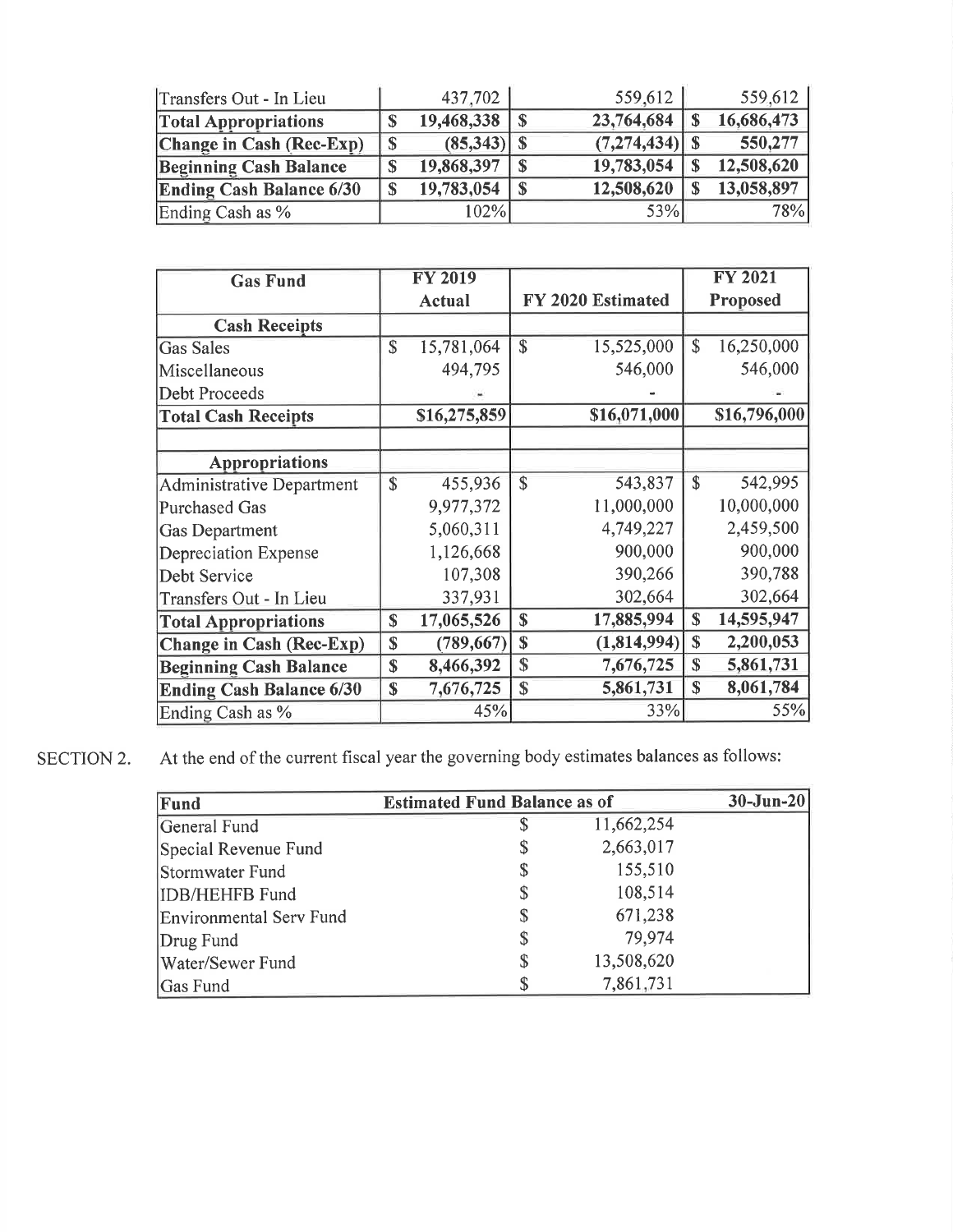SECTION 3. That the governing body herein certifies that the condition of its sinking funds, if applicable, are compliant pursuant to its bond covenants, and recognizes that the municipality has bonded and other indebtedness as follows:

| <b>Bonded or Other</b>    | <b>Debt</b>     |                                         | Principal  |                    | <b>FY 2021</b>  |  | <b>FY 2021</b> |
|---------------------------|-----------------|-----------------------------------------|------------|--------------------|-----------------|--|----------------|
| <b>Indebtedness</b>       | Authorized and  | <b>Outstanding at June</b><br>Principal |            |                    | <b>Interest</b> |  |                |
|                           | <b>Unissued</b> | 30, 2020<br>Payment                     |            | Payment            |                 |  |                |
| <b>Bonds</b>              |                 |                                         |            |                    |                 |  |                |
| 2014 GO Refunding $&$ Imp |                 | \$                                      | 10,365,000 | $\mathcal{S}$      | 910,000         |  | 339,850        |
| 2016 GO Improvement       |                 | J                                       | 9,185,000  | -S                 | 485,000         |  | 344,200        |
| $2011$ W/S Rev Ref & Imp  |                 | Φ                                       | 6,795,000  | <sup>\$</sup>      | 430,000         |  | 209,898        |
| 2014 W/S Rev Ref & Imp    |                 | D                                       | 3,235,000  | $\mathbf{\hat{s}}$ | 270,000         |  | 123,000        |
| $2015$ W/S Rev Ref & Imp  |                 | \$                                      | 20,420,000 | $\sqrt[6]{3}$      | 1,125,000       |  | 877,188        |
|                           |                 |                                         |            |                    |                 |  |                |
| <b>Capital Lease</b>      |                 |                                         |            |                    |                 |  |                |
| <b>EDA</b> Vehicle        |                 | \$                                      | 10,530     |                    | 7,020           |  | 1,763          |

SECTION 4. During the coming fiscal year the governing body has pending and planned capital projects with proposed funding as follows:

| <b>Proposed Capital Projects</b> |        | <b>Proposed Amount</b><br><b>Financed by</b><br><b>Appropriations</b> | Proposed<br>Amount<br><b>Financed by</b><br>Debt |
|----------------------------------|--------|-----------------------------------------------------------------------|--------------------------------------------------|
| Road projects                    |        | 1,770,000.00                                                          |                                                  |
| Fire engine                      | \$     | 497,000.00                                                            |                                                  |
| Police vehicles                  | \$     | 435,000.00                                                            |                                                  |
| Stormwater drainage projects     | ጥ<br>Φ | 255,000.00                                                            |                                                  |
| Stormwater vehicles/equipment    | \$     | 130,000.00                                                            |                                                  |
| Environmental services vehicles  | \$     | 150,000.00                                                            |                                                  |

- SECTION 5. No appropriation listed above may be exceeded without an amendment of the budget ordinance as required by the Municipal Budget Law of 1982 Tenn. Code Ann. Sec. 6-56-208. In addition, no appropriation may be made in excess of available funds except to provide for an actual emergency threatening the health, property or lives of the inhabitants of the municipality and declared by a two-thirds (2/3) vote of at least a quorum of the governing body in accord with Tenn. Code Ann. Sec. 6-56-205.
- SECTION 6. Money may be transferred from one appropriation to another in the same fund only by appropriate ordinance by the governing body, subject to such limitations and procedures as it may describe as allowed by Tenn. Code Ann. Sec. 6-56-209.
- SECTION 7. A detailed financial plan will be attached to this budget and become part of this budget ordinance. In addition, the published operating budget and budgetary comparisons shown by fund with beginning and ending fund balances and the number of full time equivalent employees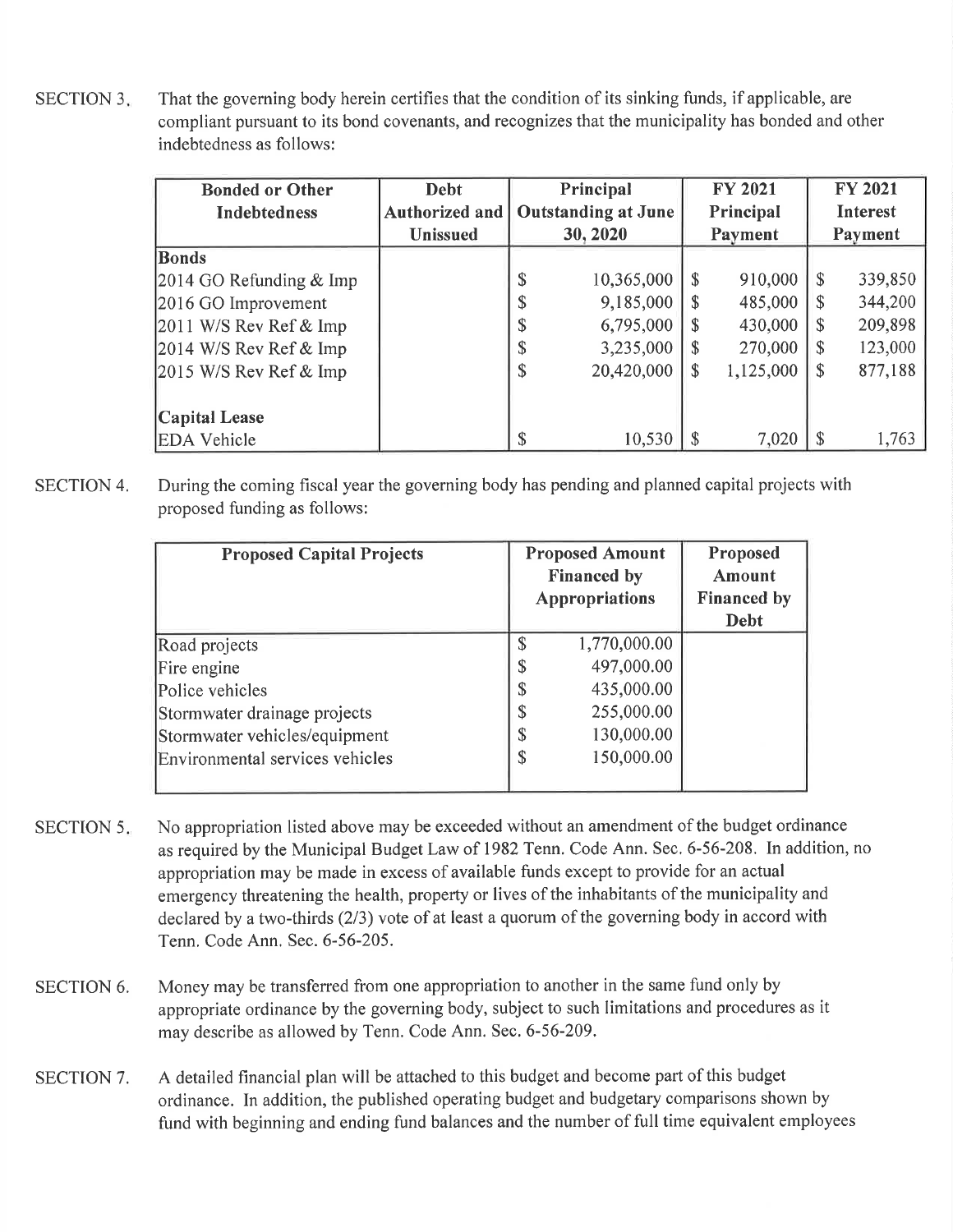required by Tenn. Code Ann. Sec. 6-56-206 will be attached.

SECTION 8. This annual operating and capital budget ordinance and supporting documents shall be submitted to the Comptroller of the Treasury or the Comptroller's Designee for approval if the City has debt issued pursuant to Title 9, Chapter 21 of the Tennessee Code Annotated within fifteen (15) days of its adoption. This budget shall not become the official budget for the fiscal year until such budget is approved by the Comptroller of the Treasury or the Comptroller's Designee in accordance with Title 9, Chapter 2l of the Tennessee Code Annotated (the "Statutes"). If the Comptroller of the Treasury or the Comptroller's Designee determines that the budget does not comply with the Statutes, the Governing Body shall adjust its estimates or make additional tax levies sufficient to comply with the Statutes or as directed by the Comptroller of the Treasury or the Comptroller's Designee. If the City does not have such debt outstanding, it will file this annual operating and capital budget ordinance and supporting documents with the Comptroller of the Treasury or the Comptroller's Designee.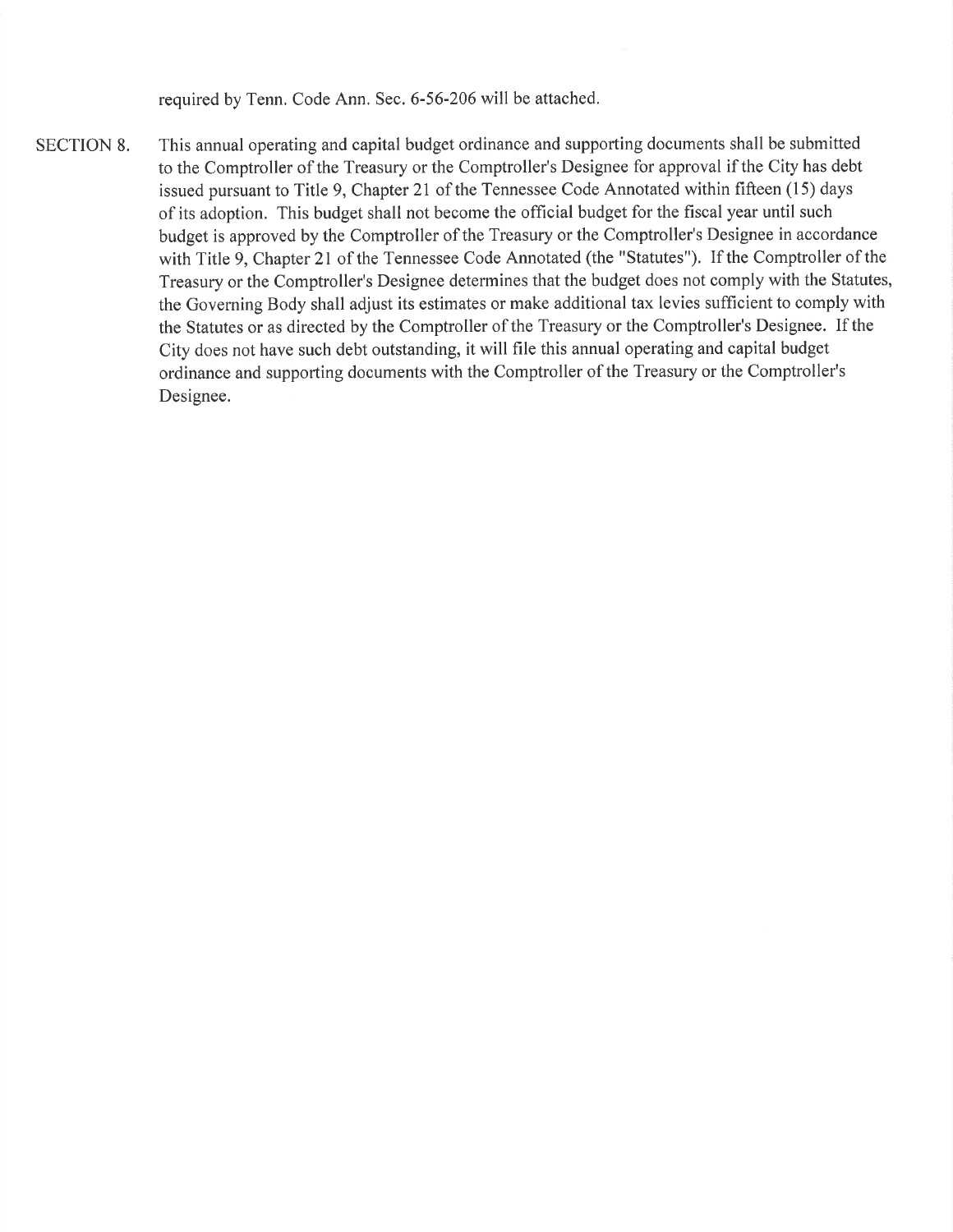- SECTION 9. If for any reason a budget ordinance is not adopted prior to the beginning of the next fiscal year, the appropriations in this budget ordinance shall become the appropriations for the next fiscal year excluding capital until the adoption of the new budget ordinance in accordance with Tenn. Code Ann. Sec. 6-56-210, provided sufficient revenues are being collected to support the continuing appropriations. Approval of the Director of the Office of State and Local Finance in the Comptroller of the Treasury for a continuation budget will be requested if any indebtedness is outstanding.
- SECTION 10. All unencumbered balances of appropriations remaining at the end of the fiscal year shall lapse and revert to the respective fund balances.
- SECTION 11. This ordinance shall take effect on July 1, 2020, the public welfare requiring it.

Passed First Reading: May 5, 2020.

Passed Second and Final Reading: May 19, 2020.

<u> 1980 - An Aonaichte ann an Cathracha ann an t-</u>

Mayor Paige Brown

Approved as to Form: Susan High-McAuley, City Attorney

Attest: Connie Kittrell, City Recorder (City Seal)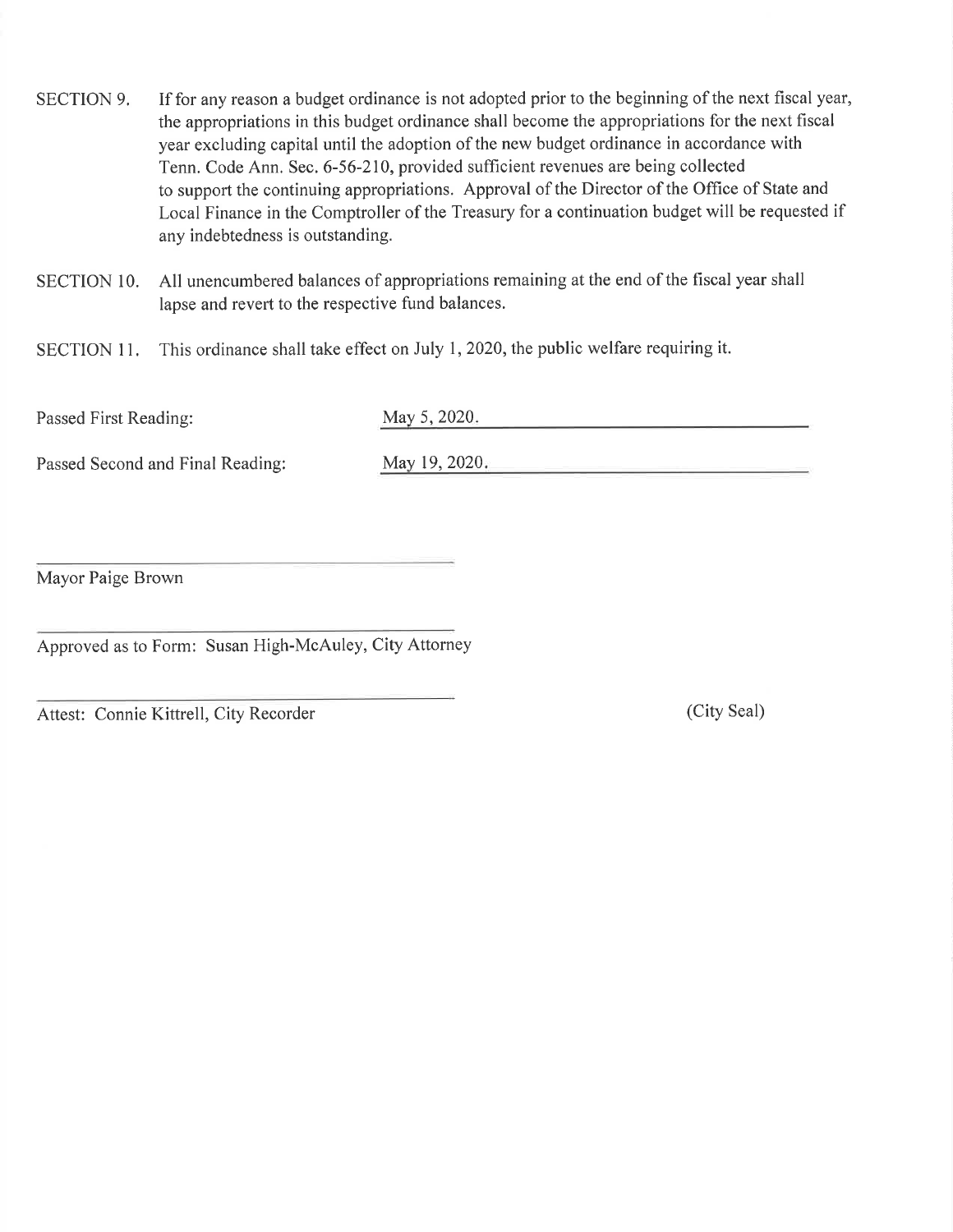| General                             |              |
|-------------------------------------|--------------|
| City Administration                 | 1,019,944.00 |
| Finance                             | 707,873.00   |
| City Recorder                       | 519,311.25   |
| Insurances                          | 845,000.00   |
| City Attorney                       | 527,877.50   |
| <b>Information Technology</b>       | 1,624,690.67 |
| <b>Human Resources</b>              | 371,042.00   |
| Engineering                         | 2,423,683.00 |
| <b>Planning Commission</b>          | 29,714.00    |
| Planning                            | 875,107.00   |
| Government Buildings                | 455,381.00   |
| Codes                               | 1,326,828.20 |
| Police Department                   | 9,595,913.00 |
| A.C.E.S. Program                    | 110,000.00   |
| Fire Department                     | 7,844,340.00 |
| <b>Public Works Administration</b>  | 353,696.00   |
| <b>Street Maintenance</b>           | 1,491,911.00 |
| <b>Street Lighting and Signals</b>  | 480,591.00   |
| Vehicle Maintenance                 | 623,394.00   |
| <b>Community Enhancement</b>        | 236,000.00   |
| <b>Community Services</b>           | 28,925.00    |
| Civic Center                        | 1,561,349.00 |
| Golf Course                         | 914,433.00   |
| Parks                               | 1,776,850.00 |
| Economic Development                | 383,486.00   |
| <b>Economic Development Utility</b> | 75,000.00    |
| Tourism                             | 25,000.00    |
| <b>Bond Expenses</b>                | 2,080,135.00 |
| <b>Operating Transfers</b>          |              |
|                                     |              |
| <b>SOR</b>                          | 5,000        |
| Police Special                      | 20,000       |
|                                     | 786,146      |
| <b>Stormwater Mainenance</b>        |              |
| Stormwater Administration           | 967,829      |
| <b>IDB</b>                          | 238,673      |
| <b>HEHFB</b>                        | 187,451      |
|                                     |              |
| <b>Environmental Serv Admin</b>     | 115,000      |
| <b>Waste Collections</b>            | 2,024,654    |
| Drug Fund Investigations            | 108,000      |
|                                     |              |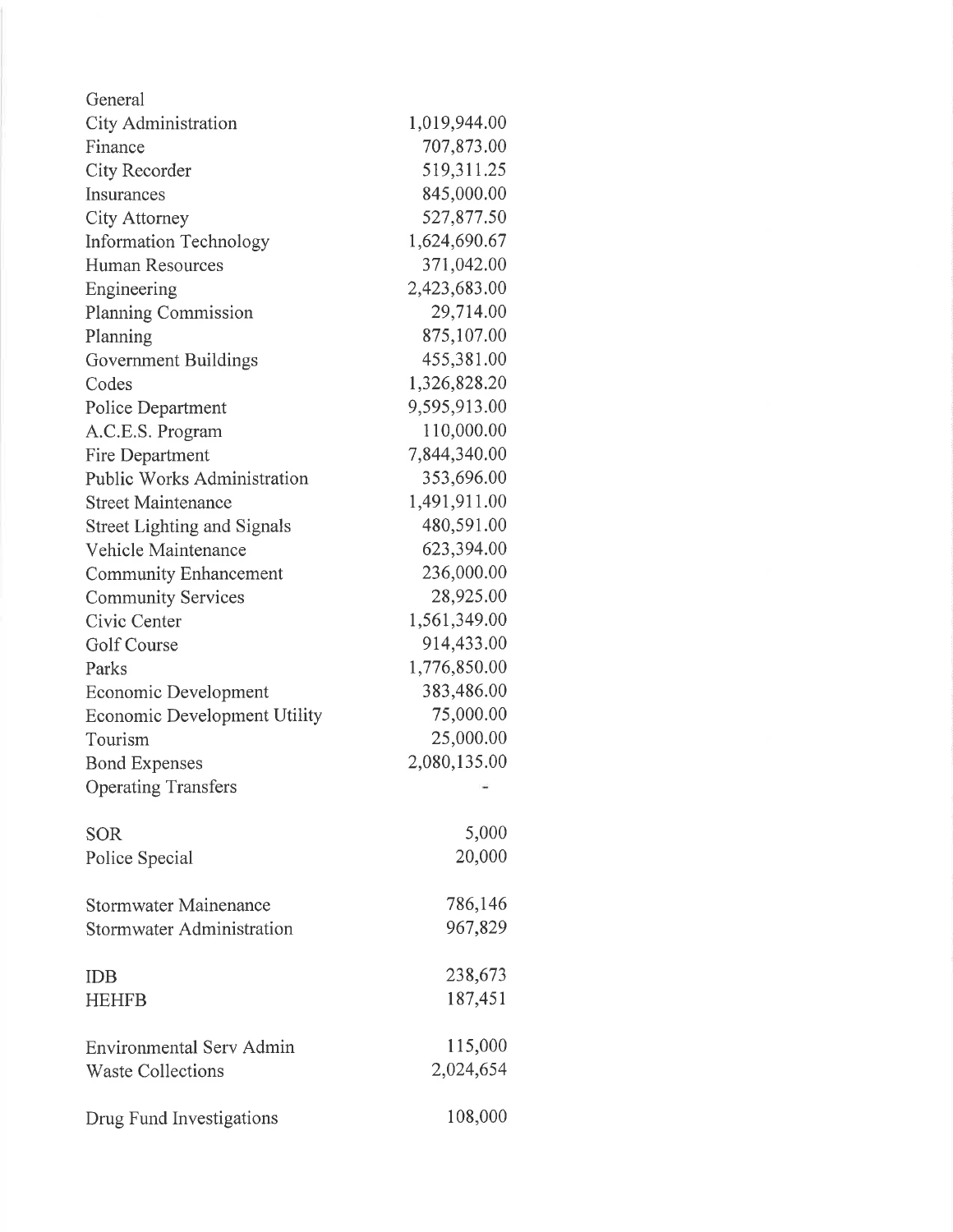| Water/Sewer                 |           |
|-----------------------------|-----------|
| Water Treatment and Pumping | 1,914,383 |
| Transmission & Distribution | 1,675,901 |
| <b>Customer Accounting</b>  | 806,072   |
| Administration & General    | 1,496,383 |
| Depreciation                | 3,428,184 |
| <b>Bond Expense</b>         | 3,035,086 |
| Paying Agent                | 1,350     |
| Sewer Collection/Lines      | 1,375,913 |
| Sewer System Rehabilitation | 508,130   |
| Sewer Treatment & Disposal  | 2,030,066 |
| Sewer Admin & General       | 309,178   |
| Sewer Pre-treatment Program | 105,827   |
| Gas                         |           |
| Depreciation                | 900,000   |
| <b>Bond Expenses</b>        | 390,788   |
| <b>Purchased Gas</b>        | 1,000,000 |

r,727,242 732,258 845,659

Transmission & Distribution

Customer Accounting Administration & General